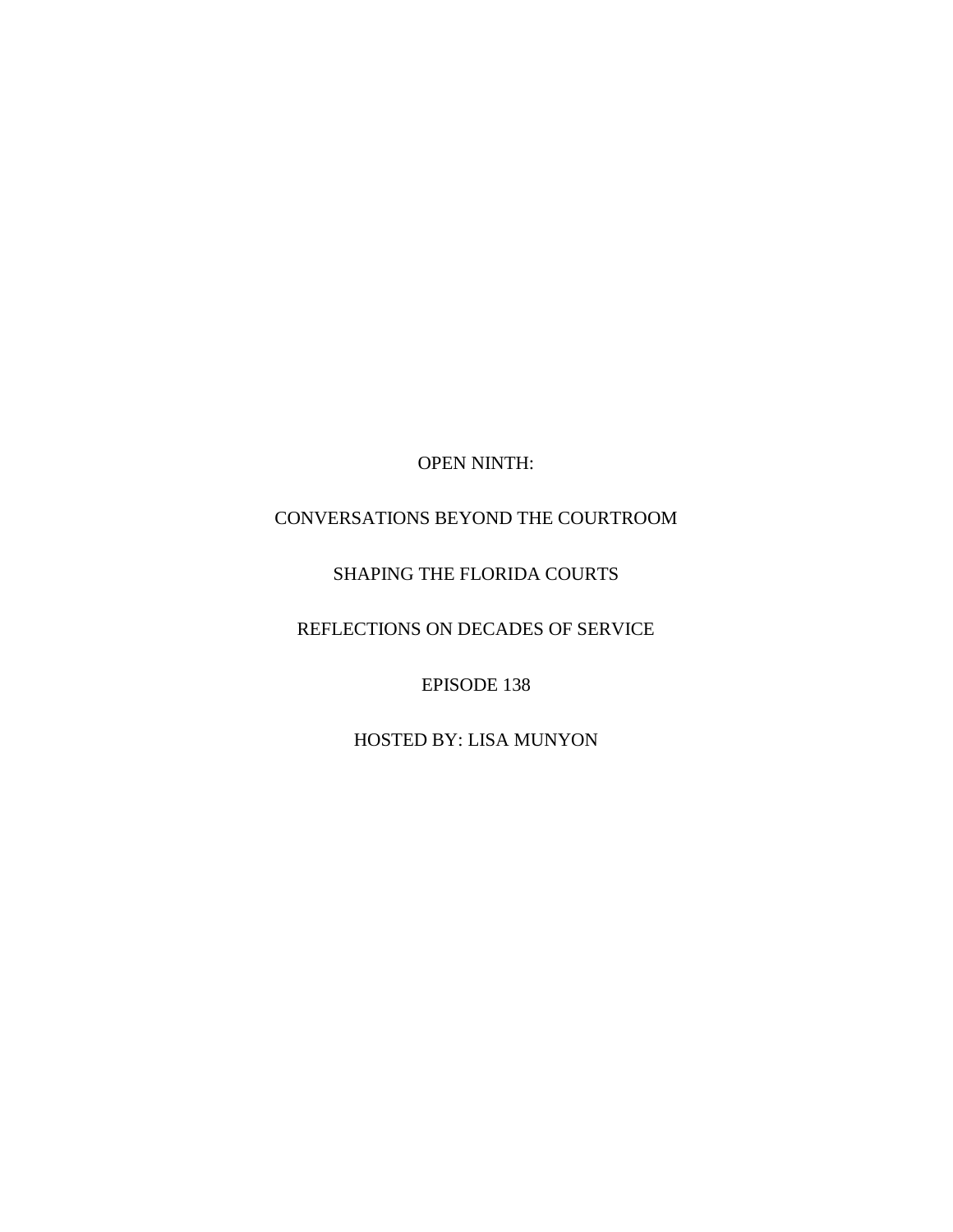(Music)

NARRATOR: Welcome to another episode of "Open Ninth: Conversations Beyond the Courtroom" in the Ninth Judicial Circuit Court of Florida.

And now here's your host, Chief Judge Lisa Munyon.

CHIEF JUDGE MUNYON: Hello and welcome to Open Ninth. I'm here today with Lisa Kiel who retired from her job as the Florida State Courts Administrator at the end of September. Lisa has been our State Courts Administrator for a grand total of 14 years, but she's been with state government even longer than that. Although she has worked for the government for 35 plus years, actually 39 years I think, but now after so many years in the court system, she's ready for her next venture in life. I'm thrilled to have you in the studio today, Lisa. Thanks for joining me.

MS. KIEL: Thank you, Chief Judge Munyon.

CHIEF JUDGE MUNYON: So tell me a little bit about yourself. Where did you grow up? I know you've lived in Tallahassee a long time, but I don't know if you grew up there.

MS. KIEL: I did grow up in Tallahassee. My parents moved to Tallahassee in 1956 when I was just a baby. My parents are both native Floridians. They grew up in  $-$  they were born in Jacksonville and Fernandina, but decided to raise their family in Tallahassee. So I came through the public schools in Leon County and I'm a proud graduate of Florida State University.

CHIEF JUDGE MUNYON: I was going to ask you that. So you graduated from Florida State.

MS. KIEL: I did.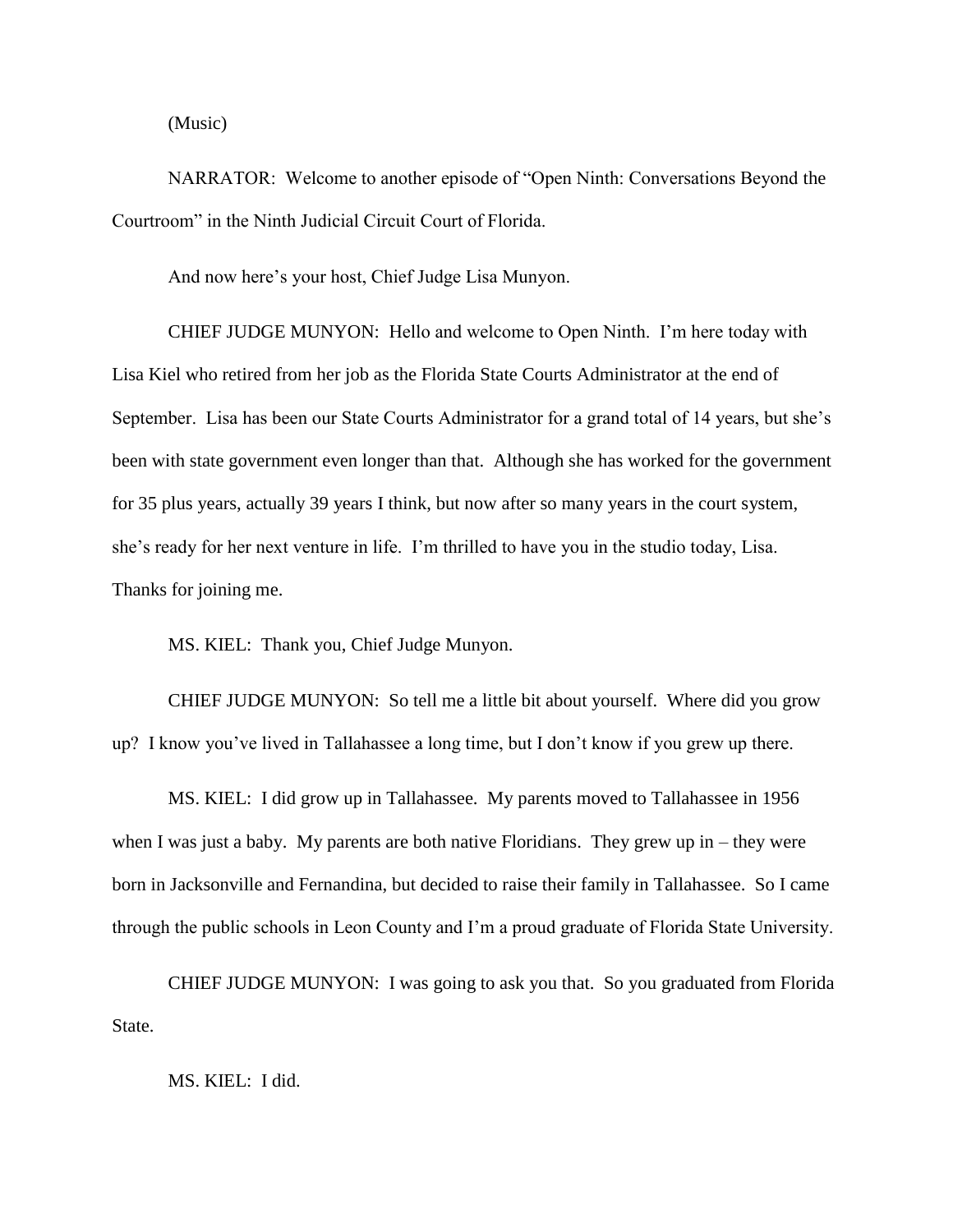CHIEF JUDGE MUNYON: The local university in Tallahassee.

MS. KIEL: That's correct. I'm a very proud Seminole.

CHIEF JUDGE MUNYON: So what did you study in college?

MS. KIEL: I actually have a degree in government, not surprisingly. They offered – I don't know that they still have that particular major at FSU but I had been interested in government all my life and very interested in history. I minored in history and I'm a real history buff and continue to read a lot of history. So I observed Florida State government from a short distance for many years in Tallahassee. And when I graduated from FSU, I started looking for work with the state and found it and ultimately landed with the courts in 1990 and have been very happy to serve in that – in the courts from that point on.

CHIEF JUDGE MUNYON: So what about government interested you earlier – early in your life?

MS. KIEL: I think I was just always drawn to public service. My parents both were not in state government but they were – they were involved in different ways. Obviously, they had a lot of friends who were in state government and I was just intrigued by public service. And once I started, I continued to find it incredibly interesting and challenging.

CHIEF JUDGE MUNYON: So what was your first job out of college?

MS. KIEL: I actually started – when I graduated from FSU, it was a very bad employment market and everyone was really scrambling for jobs. So I ultimately accepted an administrative position, not a professional position, with the – what was then called the Department of Administrative Services, and just said, I've got to, you know, get my foot in the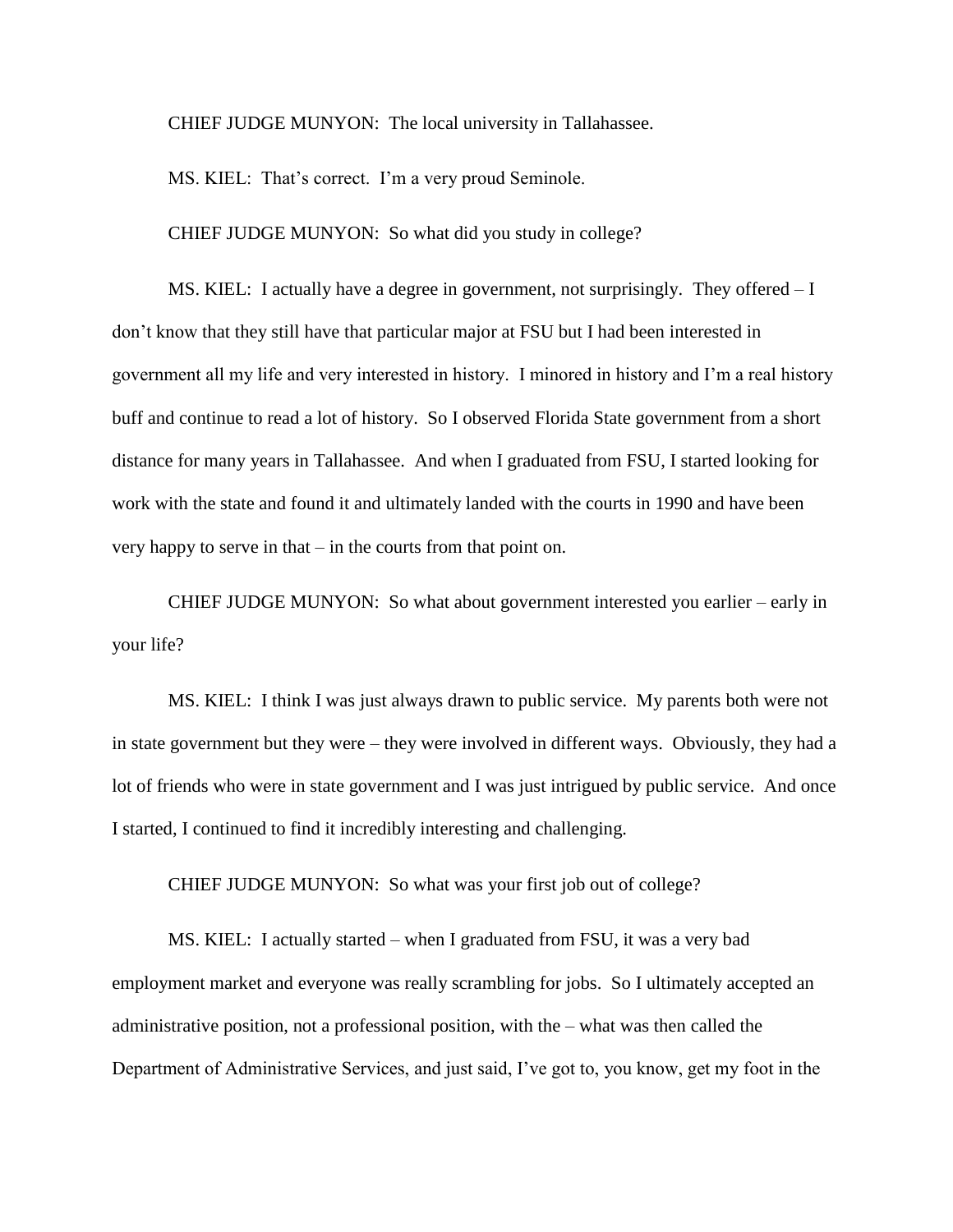door somewhere and it was a very good choice, a very lucky choice for me because it was in the area of human resources, and the opportunities for me to move up from that entry level position materialized very quickly.

CHIEF JUDGE MUNYON: So you didn't stay with the Department of Administrative Services for very long, I wouldn't think before moving to your next position.

MS. KIEL: Right. I went from there to the Department of Corrections as the assistant personnel director there and I spent six years at the Department of Corrections as assistant personnel director and then applied for and was offered the position of the Director of Personnel for the state courts.

CHIEF JUDGE MUNYON: I would think being the assistant personnel director at the Department of Corrections could be challenging because the Department of Corrections has a lot of employees.

MS. KIEL: It was – it was a very good experience in terms of really gravelling with very complex and difficult HR issues. We had – at the time I think we had 25,000 employees. There are unions active in the Department of Corrections. It was – it was a very – very good way to develop some skills in that area early on in my career.

CHIEF JUDGE MUNYON: So when you left the Department of Corrections and came to the state courts, you're leaving the executive branch and coming to the judicial branch. Did you find the culture different than in the executive branch?

MS. KIEL: Absolutely. It's a – it is a very different organizational structure, the judicial branch is from what you have in the executive branch.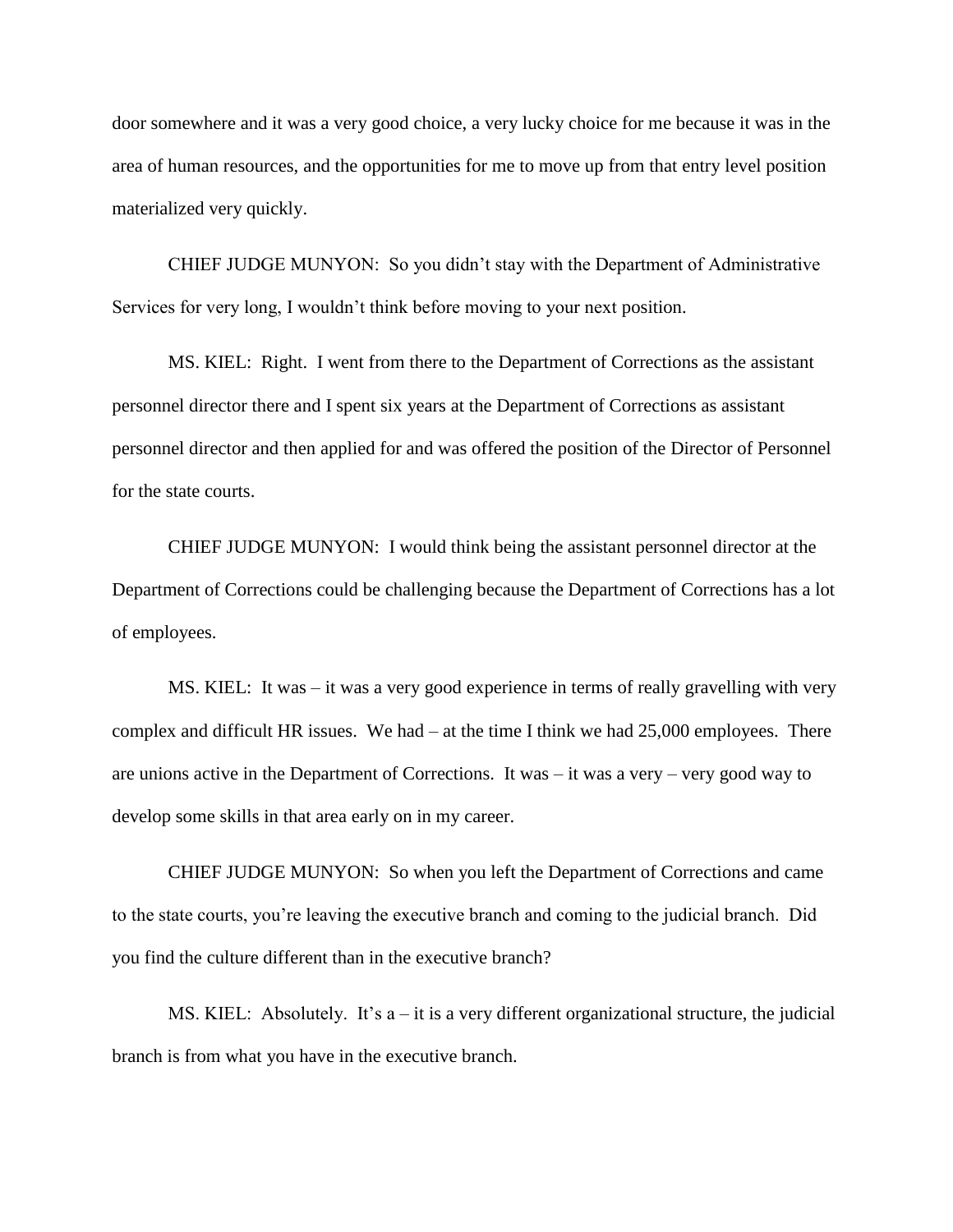#### CHIEF JUDGE MUNYON: How so?

MS. KIEL: Well, the executive branch is obviously a very top down model. There's one boss and it's a very hierarchical organization, especially in the department like the Department of Corrections. The judicial branch, there are – the way the branch is organized, the Chief Judges of all the circuit courts and the district courts have constitutional authority over their jurisdictions. The Supreme Court is a – while we have a Chief Justice, the Supreme Court as a whole is involved in policy making and so it's – the navigating, the development of policy and the implementation of policy is just a different – different animal than what you have in the executive branch. I think it's a great system. I'm making a neutral comparison between the two because I think our policy making, the way we try to do things in the branch is very collaborative and I enjoy that – enjoy that work.

CHIEF JUDGE MUNYON: The judicial branch is very different than the executive branch because you're dealing with literally a thousand plus constitutional officers which is a different – a different beast than dealing with employees in the executive branch.

MS. KIEL: That's correct. And we also, as you are well aware, deal very frequently with other stakeholders in the system because our practices and policies impact other constitutional officers, the Clerks of Court, State Attorneys, Public Defenders. So it's – there are a lot of considerations within the branch that – in how we do business.

CHIEF JUDGE MUNYON: So how long were you in personnel services with the state court system and how did you become State Courts Administrator?

MS. KIEL: I was – I have to go back and think. I was the HR, personnel director as we called it then for just four years. And I was promoted to Deputy State Courts Administrator at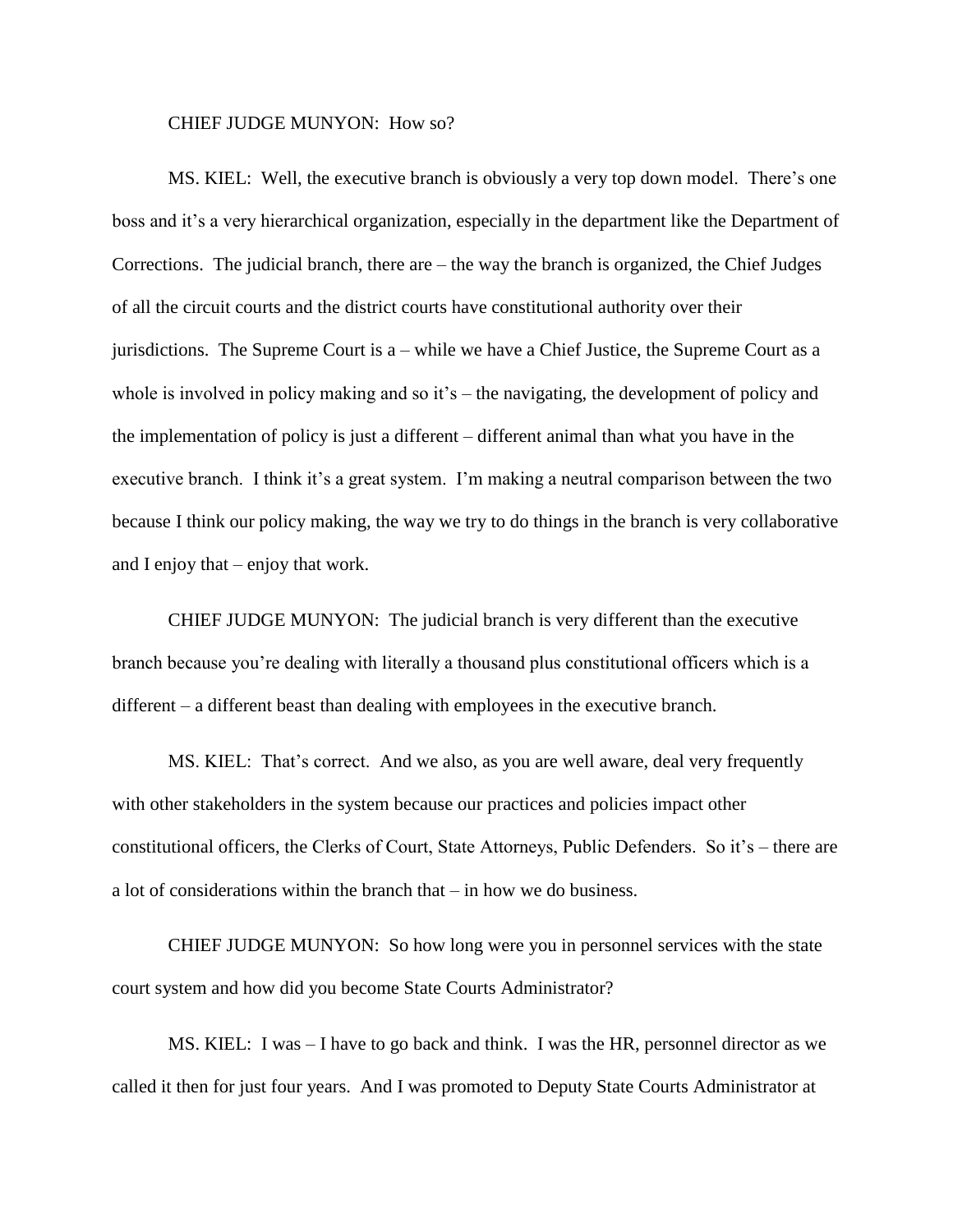that point in time. Ken Palmer was the State Courts Administrator at that time and I worked – began to work directly with him as the deputy over the, basically the administrative functions of OSCA, the HR budget, finance and accounting, the procurement activities, those more administrative issues. In 2001, we lost Ken Palmer. He died very tragically and unexpectedly of cancer that he – we all had hoped he would survive but he did not. At that point, the court did a nationwide search. They brought someone in. At some point, not long thereafter, there was a decision that there needed to be a change and the court asked me if I would take the job and at that point, I agreed to do it. And so that was in 2003 and I took over at that point.

CHIEF JUDGE MUNYON: A lot of our listeners and a lot of lawyers don't know what the Office of State Court Administrator does. Could you tell me what – what are the aspects of the Office of State Court Administrator? You have a large – large and wonderful staff, and you do a lot of different things that nobody realizes that you do. So tell us what your office does.

MS. KIEL: Well, we are essentially the administrative arm of the Supreme Court and in that capacity we do, as you said, we do a lot of different things. The duties of the office are actually contained in the rules and everything we do is an outshoot of those rules. As I mentioned, we have a lot of administrative functions. The HR functions, payroll functions. We pay all the bills for the courts. We oversee, you know, thousands of contracts. We do procurement for the courts. We do the budget for the courts, which involves working internally to prepare a budget, advocating for that budget with the legislature, implementing budgets and just overseeing expenditures on a day-to-day basis. We also have some regulatory functions. We regulate court mediators and that's a fairly comprehensive job that we do in that regard. We regulate court interpreters. We provide judicial education to the judges. Judges are required to get continuing judicial education credits, similar to how lawyers get their continuing legal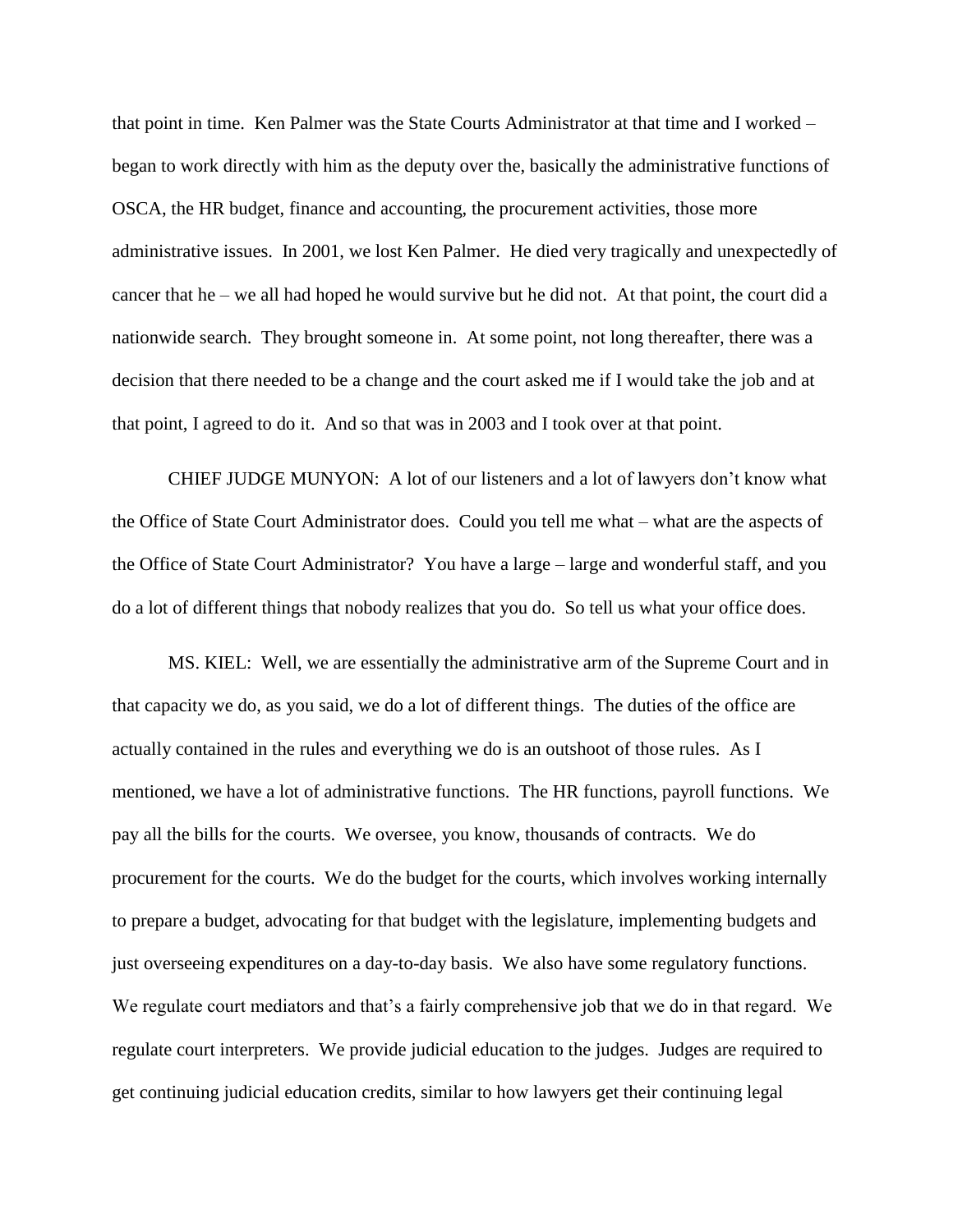education credits. So we oversee education programs for judges, county judges, circuit judges, district court of appeal judges and the Supreme Court Justices. We create statistical reports on case reporting throughout the state. We prepare that data, data on caseload, workload, judicial workload for the court's consideration when they determine whether there's a need for additional judgeships. And we have a state technology office which I know you're very familiar with.

## CHIEF JUDGE MUNYON: Yes, I am.

MS. KIEL: And we provide direct support to the appellate courts for all of their technology and indirect support to the trial courts. Through all of that, we support and staff numerous Supreme Court committees. In addition to the committee that you chair, the Florida Courts Technology Commission, we staff the Trial Court Budget Commission, we staff the problem solving court steering committee. We staff multiple mediation committees. Everything we do with the committees is in support of policy developing in a broad – a broad area. So those are – that's essentially what we do on a daily basis.

CHIEF JUDGE MUNYON: And you have  $a$  – you have a staff that is not huge to accomplish all of those things. How many people, approximately work in the Office of State Court Administrator?

MS. KIEL: I think we have currently about 185 authorized positions and so we – we probably keep about 175 people busy on a daily basis with the vacancies that come and go.

CHIEF JUDGE MUNYON: Yeah. Anybody that runs a large organization knows that you always have some vacancies. People come and people go.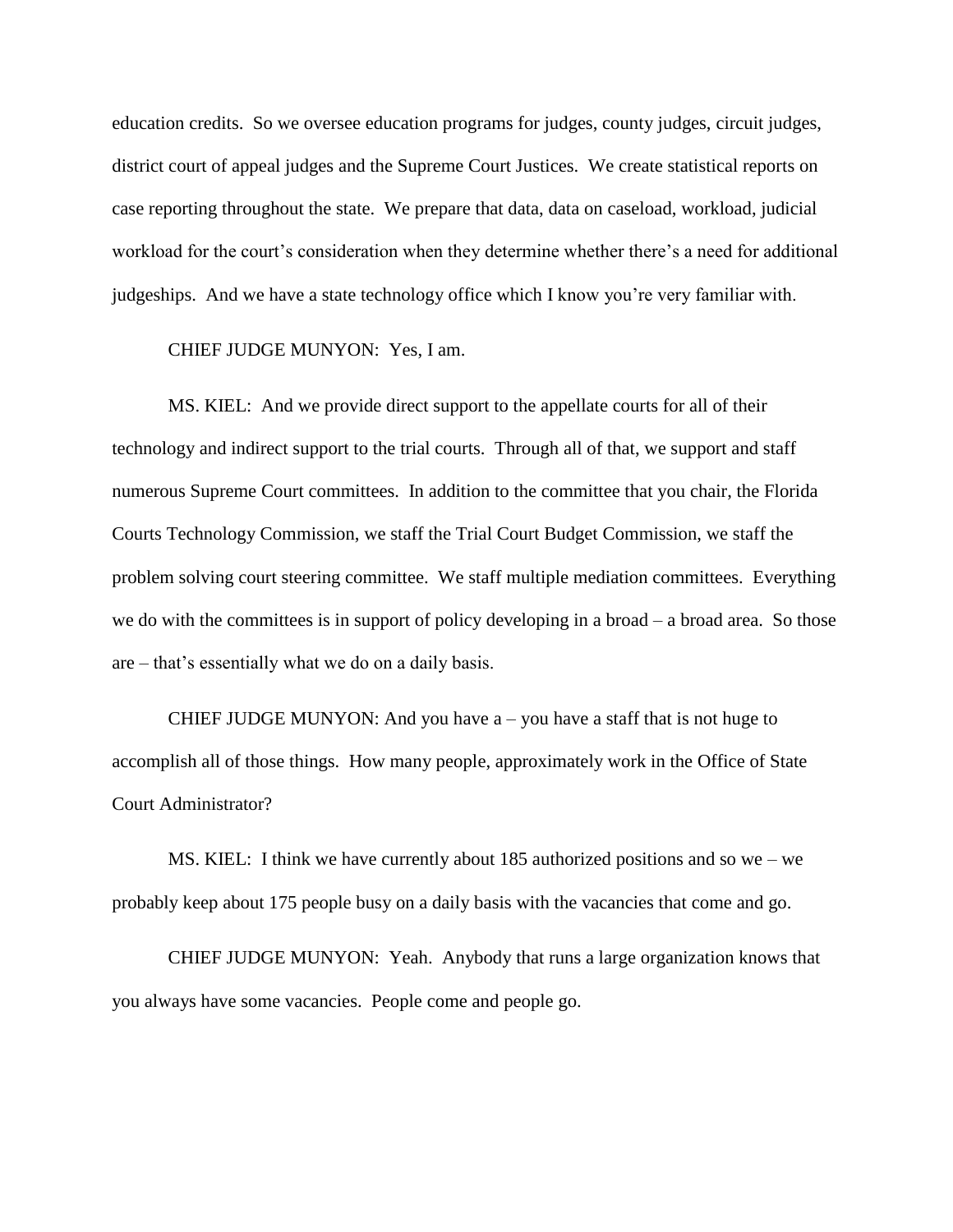MS. KIEL: Right. And I have a lot of good multi-taskers because as I said, we have a lot of operational responsibilities but people with operational responsibilities are also tasked with staffing these policy committees that we discussed.

CHIEF JUDGE MUNYON: So what is the most enjoyable part of being State Courts Administrator?

MS. KIEL: Well, I love the job. It's a great job. It can be a very challenging job and can be hard from time to time, but it is – it has been very rewarding for me. The most enjoyable part is the people. The people that I have met and interacted with throughout the branch all over the state, professional colleagues, and a lot of people who have become dear personal friends, I just couldn't think that you could work with a better group of people than the people that we work with in the court system. The judges, the court staff, it is  $a - it$ 's a pleasure to have the association that I've had with so many really good people.

CHIEF JUDGE MUNYON: Well, I know the job of State Courts Administrator can be challenging too. What is the most challenging part of the job? Other than herding the cats that are the trial judges? And I can say that as a trial judge.

MS. KIEL: The best part of the job is the people and the hardest part of the job is the people. We can say it that way. I think that again we have, they're managing a lot of different points of view. As I said, we – the branch, there are a lot of different centers of power, I would call it, and people feel – can feel different ways about different things, different policy decisions or operational decisions that they need to make. But – so sometimes managing all of that – what can be conflict that we want to turn into consensus building can be challenging. So it is, as I mentioned before, we're not only dealing with our internal people, but you have a lot of other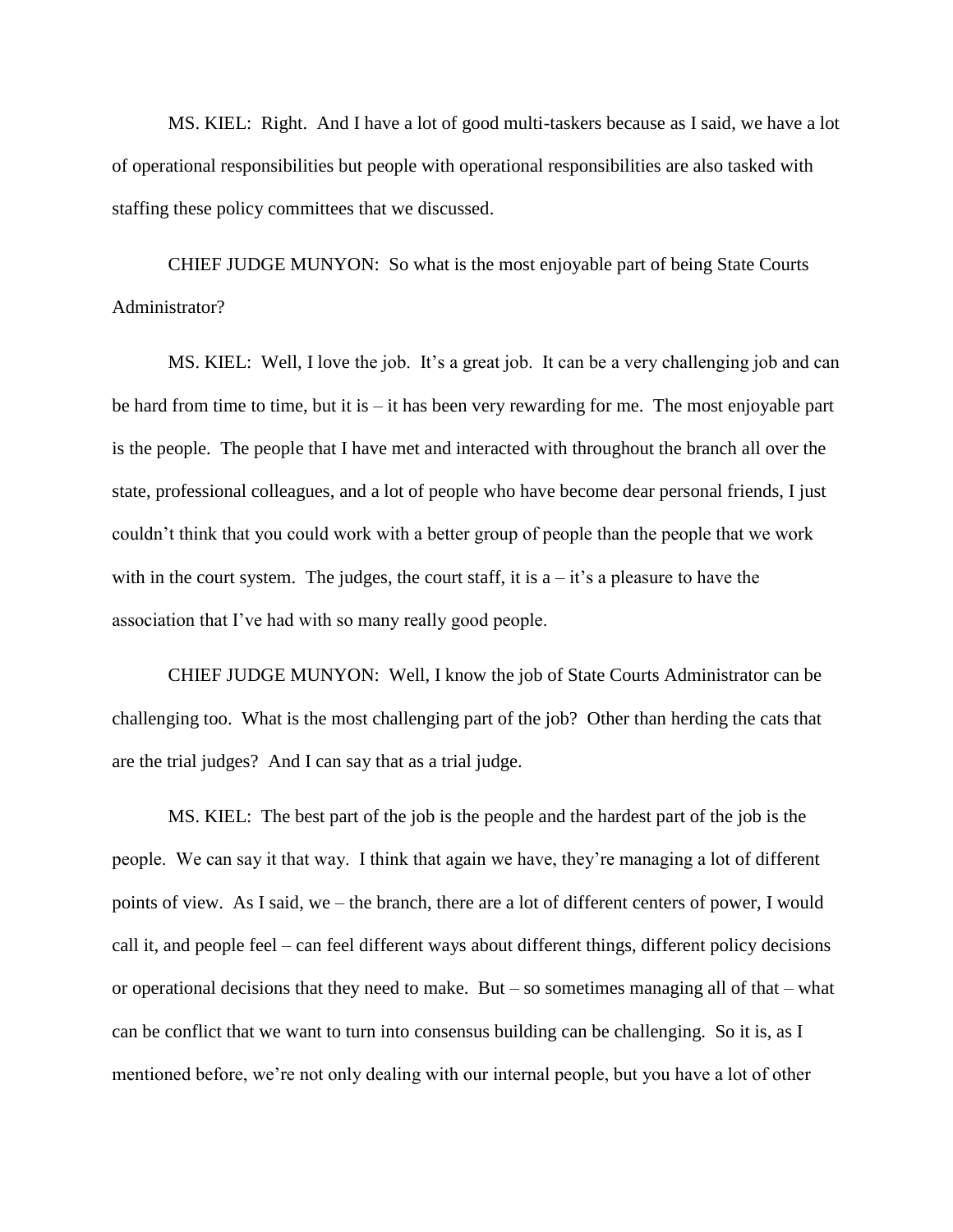constitutional officers and other stakeholders that we interact with. We – we deal with the legislature obviously every year in getting our budget needs addressed. We've had some challenging times in past years with the budget, when state had budget shortfalls. Those were very – some very difficult years. But currently we have been fairing very well with our budget and pleased since I've been back in particular with the resources that we have been provided by the legislature.

CHIEF JUDGE MUNYON: I've noticed since I've been involved in statewide work that the judicial branch has a different approach to policy making than the executive branch or private corporations do. And it seems to be a very collaborative approach. I would assume that that's been intentional.

MS. KIEL: Yes, and I think it is based on that structure I described. When you have – the constitution contemplates that there is authority, the decision-making authority, throughout the branch, not just – it doesn't just rest with the Supreme Court. But the Supreme Court is ultimately in charge of the branch and they have responsibility to set statewide policy on a broad array of matters. But given the constitutional powers invested in judges throughout the state, the model that has been adopted by the court in the last thirty years or so has been to engage those who will be impacted by policy in the policy development. And I think it's a very, as I said before, it can be a lot of work because you again being chair of a very big commission understand but I think the end result in the product that the court is presented and with policy recommendations is – can be seen by all to be well-considered in the best interest of the branch overall.

CHIEF JUDGE MUNYON: And it's been my experience in dealing with the court technology commission that because all of the different stakeholders with different points of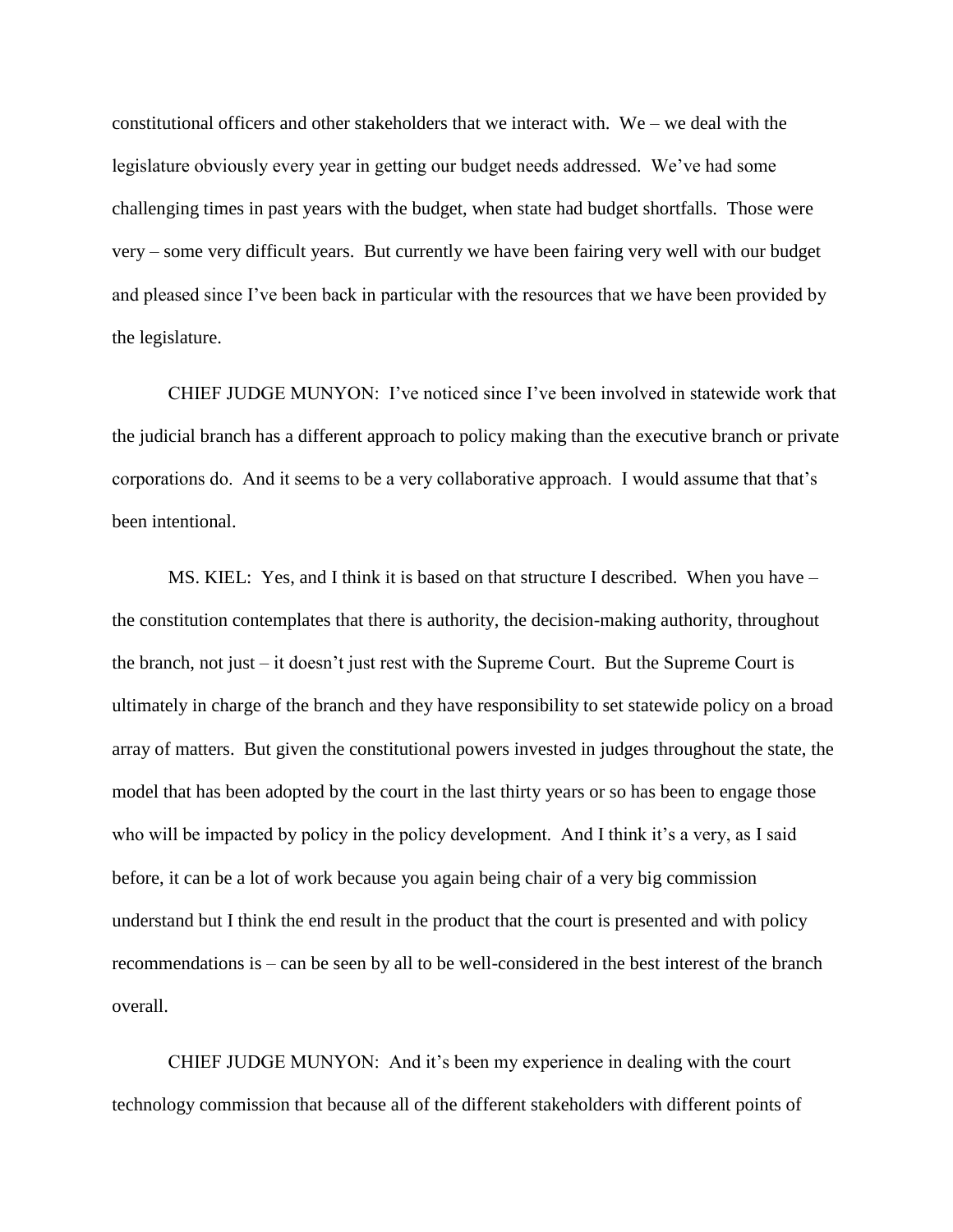view had had an opportunity to be heard and their points of view considered, the ultimate decisions are accepted by the broad group.

MS. KIEL: I think that's right. I think it's  $-$  it's not dissimilar to what we hear people say about court. It just – they feel like they were heard. Then even if the result wasn't what they wanted, they can feel good about their experience in court and I think that's the same that we see in policy development. If they've been heard, even if the end result isn't exactly what they wanted, they are more willing to comply and go along with what's been decided.

CHIEF JUDGE MUNYON: Now, you retired once from the Office of State Courts Administrator.

MS. KIEL: I did.

CHIEF JUDGE MUNYON: And you returned. So why did you return to the role other than I'm sure someone begged you to return to the role.

MS. KIEL: Yes, I could not have been more surprised to get a call from Chief Justice Canady two and a half years ago asking me to return. And at first the  $-PK$  Jameson had made the determination that she wanted to go back to work for the legislature and the – it was a short turnaround time for her because session was going to start very quickly and she needed to make that transition. And that was very understandable. The court therefore was looking for someone to be interim just to get through the session that was upcoming and to carry the office forward while a permanent replacement could be found. And so Justice Canady asked me if I would be willing to serve as an interim and I gave it – I did not say yes immediately. I said to him, gee, I think I'm going to have to think about that a little bit and he said he understood. And I talked – thought about it, talked with my husband about it, and my husband – my dear husband, I said to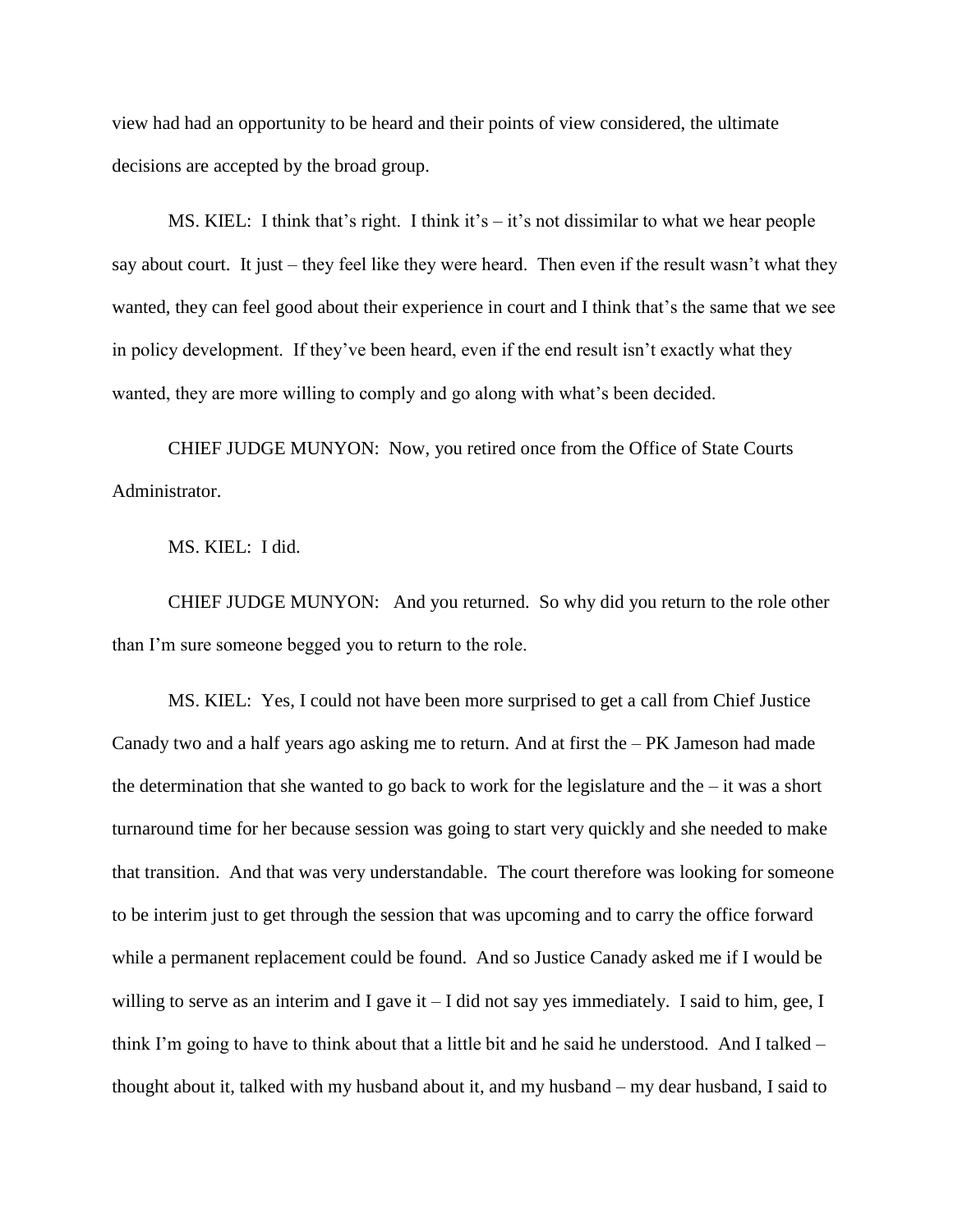him after – after I had wrestled with this for a while, I said, I just don't know how I can say no. And my husband said, I don't know how you could say no either. And that – that resolved it. I had originally planned to just stay for a year and we agreed to stay a little longer and then we were all overtaken by a worldwide pandemic and the – again, you've been so actively involved in our policy development with the pandemic. You know how critical it was for us to have stable leadership at every level of the courts. And I wanted to stay through that – the crisis and not leave until I felt like operationally we were in a good spot. And I could feel better about my office staff as I looked to leaving. I just feel like we have a wonderful stable group who will continue to serve the courts well.

CHIEF JUDGE MUNYON: Were there any differences in approach during this round of being State Courts Administrator than your first stint as State Courts Administrator?

MS. KIEL: I would say that is more of a personal thing than a professional thing. Having been out of the work force on a full time basis, I was doing some consulting while I was – after I had retired, but not full time. I really got a better sense of needing a good work life balance, as they call it, and when I did come back I knew I wanted to keep my – keep a better balance. It's a job that is easy to get completely absorbed in and a job that's easy to spend many, many hours on and I was intentional coming back about trying to turn work off in the evening and make sure that I took care of myself. And had time to refresh and relax. The office, as I did before, but I think even more so on this round, I really tried to empower decision-making at the lowest point so that decisions are made – so people did not feel that everything we were doing in this office I needed to bless. As I said, I have great people. I trust them. They're accountable. And so they've tried to really empower OSCA employees throughout the office with the responsibilities of the office again, so that I did not carry that burden in every instance.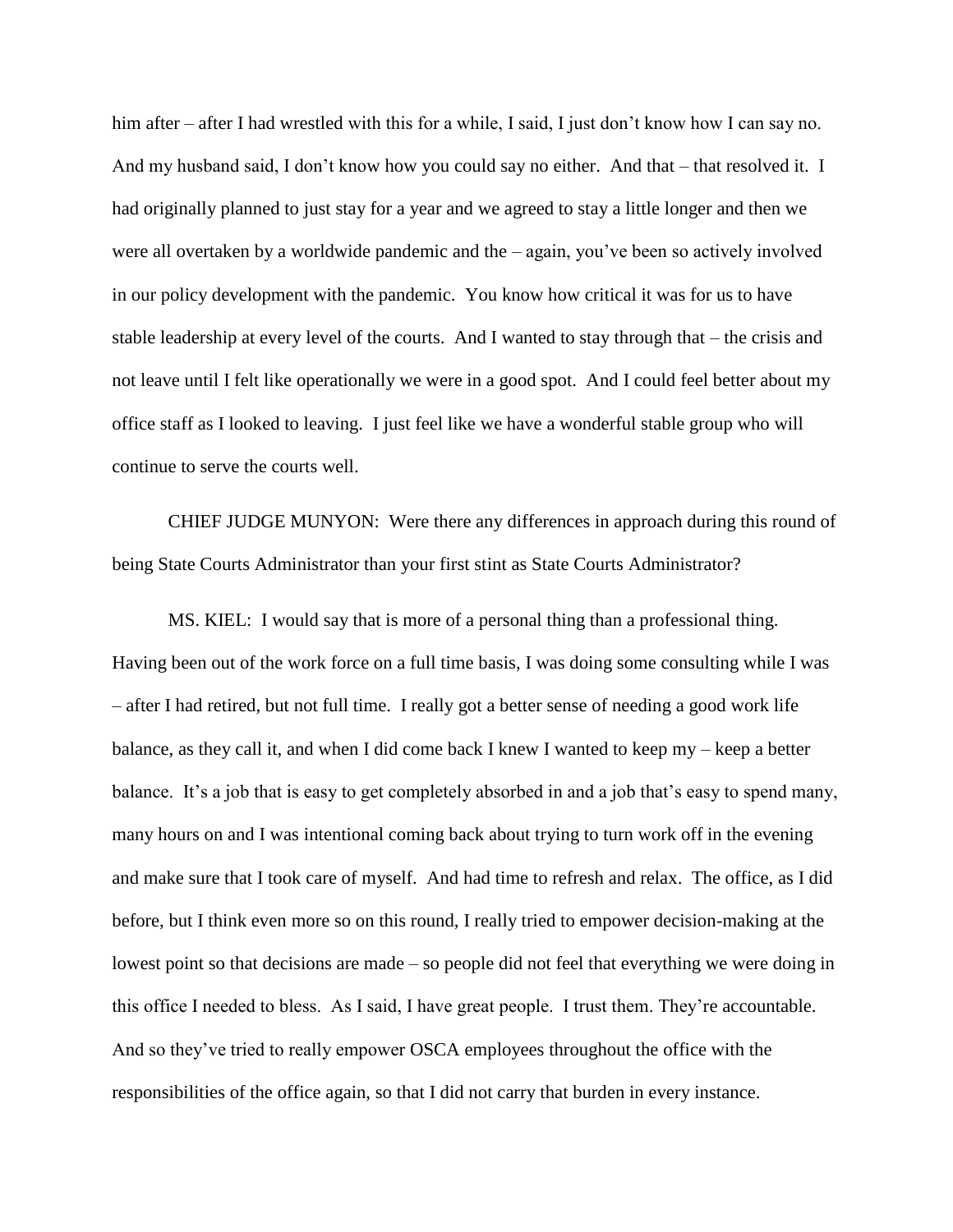CHIEF JUDGE MUNYON: I know the state court system has changed a lot over the decades that you've been involved with it. What do you think the most notable changes are?

MS. KIEL: Well, it clearly, the change in funding for the trial courts that we refer to as Revision 7 back in 2004 was transformational. That – that – the impact on the trial courts and sort of the, a little bit further enhancement of trial court decision-making over budget matters, those kinds of things has been a huge change.

CHIEF JUDGE MUNYON: That Revision 7 changed funding from more of a local county funded model to a state model.

MS. KIEL: That's correct. The constitutional amendment actually passed in 1998. The implementation date was 2004, so we had a fair amount of time to plan for it. But we moved, in the initial years, we moved over I think 120 million dollars in funding from county government to state government for the trial courts. And of course that number has grown since then. That, when I look back, is one of the biggest changes. The other is, and again something you're very familiar with is the change in technology, which is obviously a societal change that the courts are a part of. But in our own way, electronic filing that was implemented ten years ago and our continued and ongoing work to digitize the work within the courts, the records of the courts is ongoing and again from the paper-based systems that we had in the early 2000 – before and into the early 2000s to the more and more electronic systems and case management systems has obviously been an incredibly significant change for us. We've talked – we know – you and I know with the pandemic the ability to conduct remote proceedings in every court, the appellate courts, the trial courts is how we kept the court system on its feet. That technology is so essential to the courts and I think will continue to be so into the future.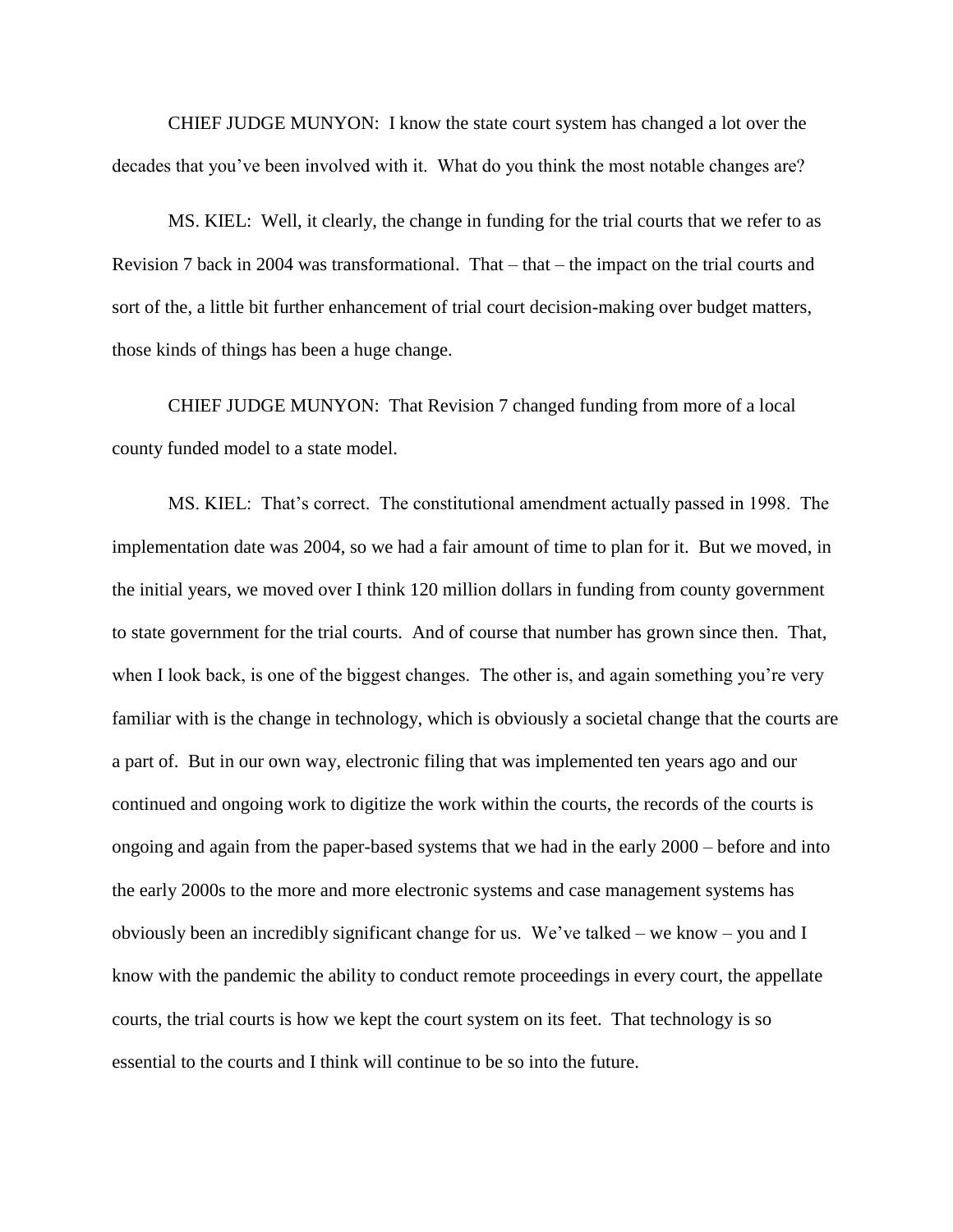CHIEF JUDGE MUNYON: Now, Florida is a leader in court technology and we have been for many years. A lot of that is due to your leadership. So how did – how did you – what vision did you have for the courts and how did you go about trying to implement that vision?

MS. KIEL: Well, the – one of the other large challenges that we face, and one of the disappointments of Revision 7, frankly, is that we did not – we did not address the funding for technology in a way that provided the resources that the trial courts need for technology. Whatever that scheme should be I don't know that we've – we haven't resolved it yet. It's still an open question, but that is one of the – that's just a challenge that we face. So my vision really was, how do you overcome that challenge and provide the level of technology that's needed and expected of us? Again, the technological changes are societal changes not just court changes and people expect that they're going to get service delivery from us the way they get service delivery from everyone else they do business with. So I really have always been focused on how to overcome those obstacles and we've been able to capitalize on certain opportunities throughout the years to do so. The e-filing portal is one example of that. We collaborated with the clerks and worked with the legislature to create the e-filing portal authority. And that has served us well. I have interacted with my peers in other states through a national organization of State Court Administrators and I'm always pleased when I come back from one of those meetings that some of the challenges that they're still facing in terms of things like electronic filing, we found a really workable solution ten years ago. So continuing to roll that technology out to the trial courts within the constraints, is kind of – we don't have a – there's no way to do it in a global sense because of the constraints so we try to take little steps at a time and figure out how to kind of put the next piece in the puzzle based on the circumstances that we find ourselves at any given time.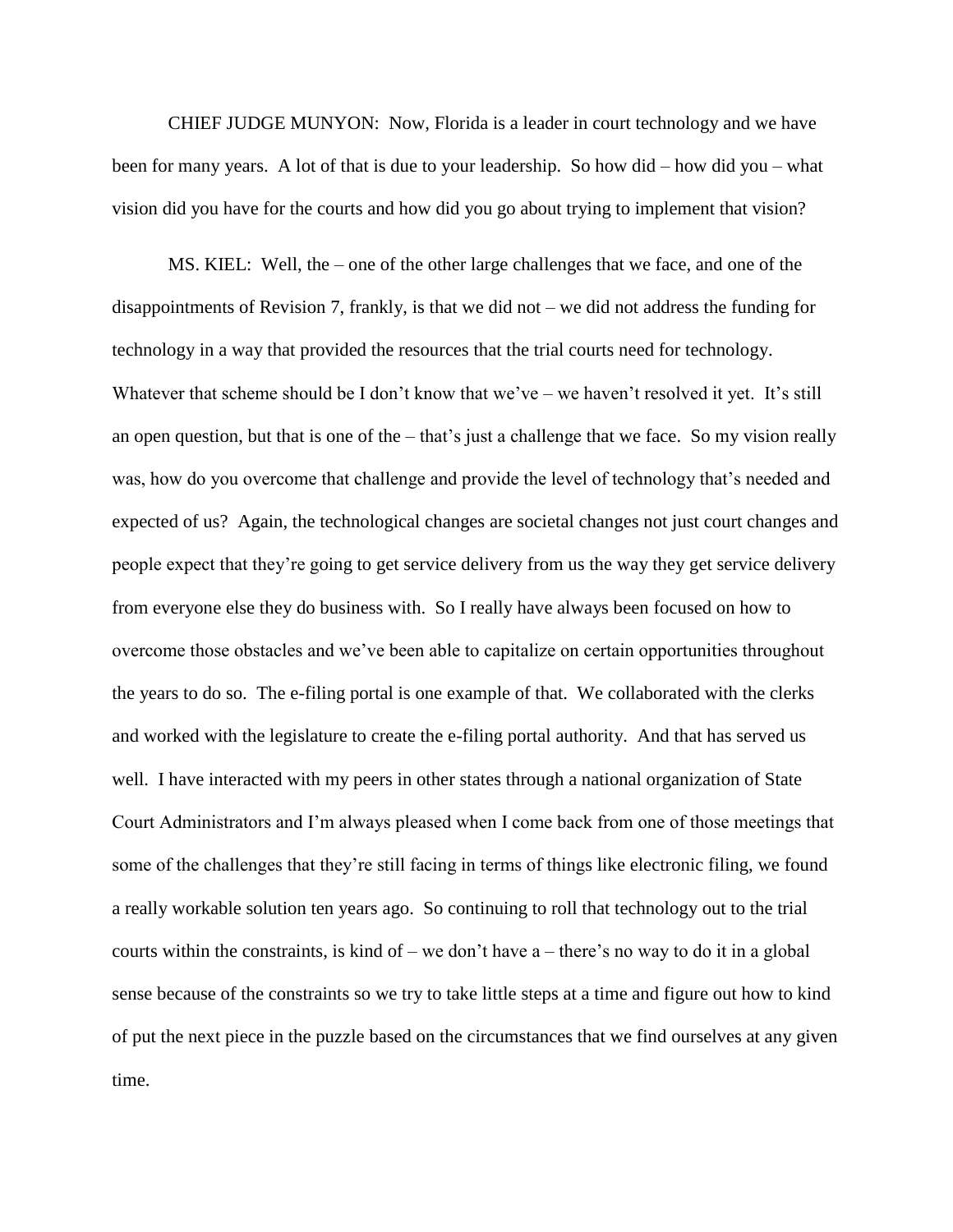CHIEF JUDGE MUNYON: And I think one of the crucial parts of accomplishing that and accomplishing the e-filing portal has been the collaboration, the collaborative model that the court has always adopted because we do have independently elected clerks. It's important that we work together.

MS. KIEL: Absolutely.

CHIEF JUDGE MUNYON: Otherwise, we couldn't accomplish anything.

MS. KIEL: That's right. And that e-filing portal authority is, you know, just a real example of what that kind of collaboration can lead to.

CHIEF JUDGE MUNYON: So what do you consider your biggest accomplishment as State Courts Administrator?

MS. KIEL: Well, frankly, I think the work that we've done through the pandemic. I am certain I will look back and be very proud of the way that the court system responded to the crisis of proportions that none of us has seen before. It took a lot of innovation. It took a lot of quick decisions. It took hours and hours of time and energy from lots of people and – but I would stand our response up against the response of any government any day in the country frankly. And I feel very proud of that. I am proud of what we've done with funding. I am proud of what we've done with technology. Those are – again, those have been major focuses of mine while I've been in this job. But I think responding to a crisis effectively is something that I will be glad I was here to help with that.

CHIEF JUDGE MUNYON: And I would be remiss if I didn't mention that you mentioned funding. We are the third branch of government, but I believe our budget is less than one percent of the state courts – of the state of Florida's budget.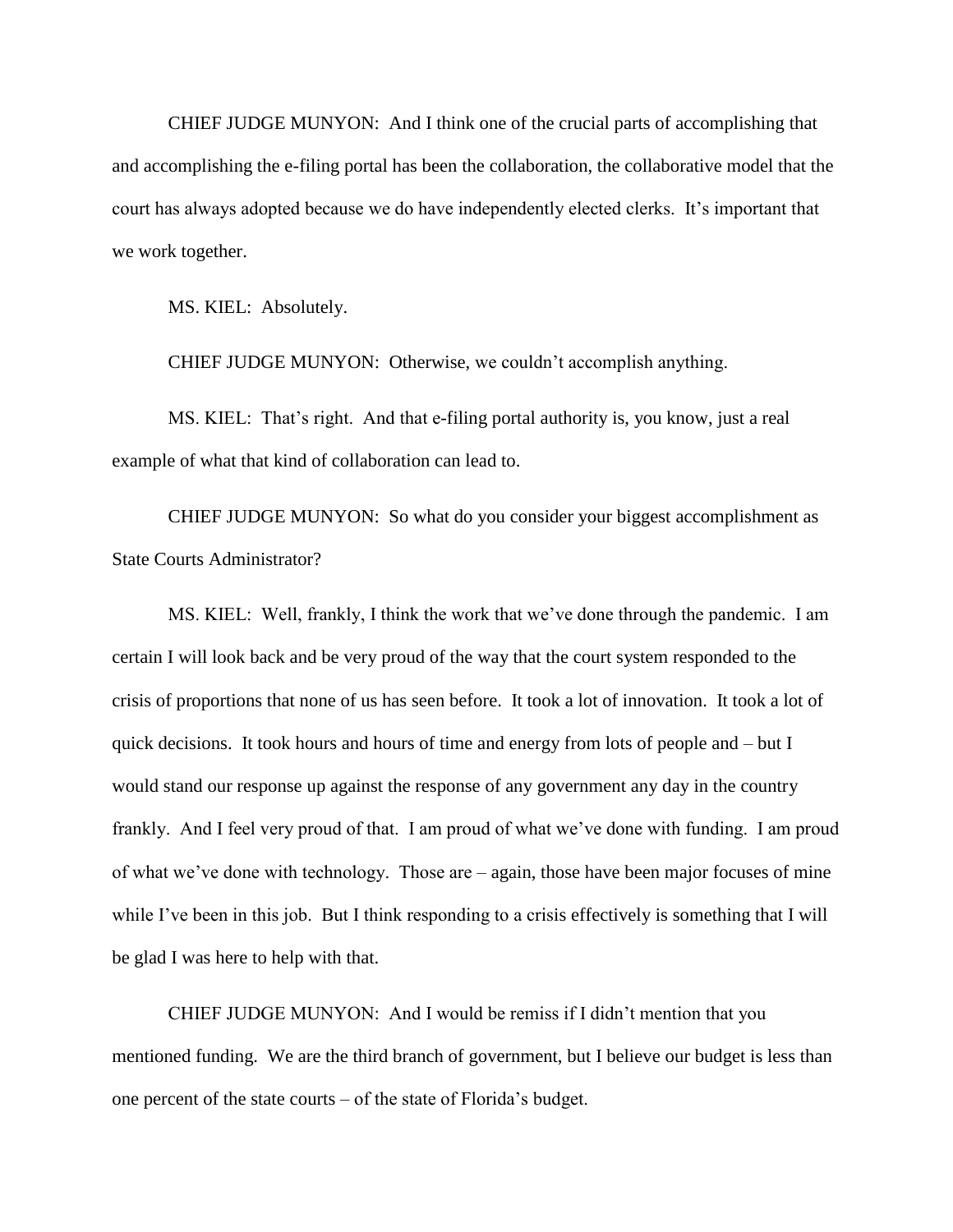MS. KIEL: Um-hum, yes.

CHIEF JUDGE MUNYON: And through your leadership we do a lot with that less than one percent.

MS. KIEL: Yes, I think that  $-1$  think we do. We are always going to be looking  $-1$  say always, maybe at some point we'll sit down with the Trial Court Budget Commission one day and go, gee, we don't need anything else, do we. But I don't really see that day any time soon. But we have done well the last several years with funding. And again, I think the leadership of the Supreme Court on those issues, the leadership with the Trial Court Budget Commission has been really critical in that. And I know we don't – we don't command a big chunk of the state budget but as you said, I think we have found ways to deploy our funding to make sure that the people we serve, their needs are met.

CHIEF JUDGE MUNYON: So what do you believe will be the biggest challenges that face the state court system in the future?

MS. KIEL: We'll have our continuing challenges, the ones that we've already talked about. I think a bigger issue that we all need to be mindful of is public trust and confidence in our democratic institutions. That's a societal issue as well. And the courts need the confidence of, again the people we serve. They need to be confident in that justice is being served and justice is fair and impartial and we need to work to keep the confidence of the public. I think we do that by being transparent in making – in education, transparency in education. I think the Ninth Circuit does a wonderful job on educating the public and as well as other circuits. I would just call you guys a leader in that area. But those functions I think is a long term challenge that we need to be very mindful of continuing that work.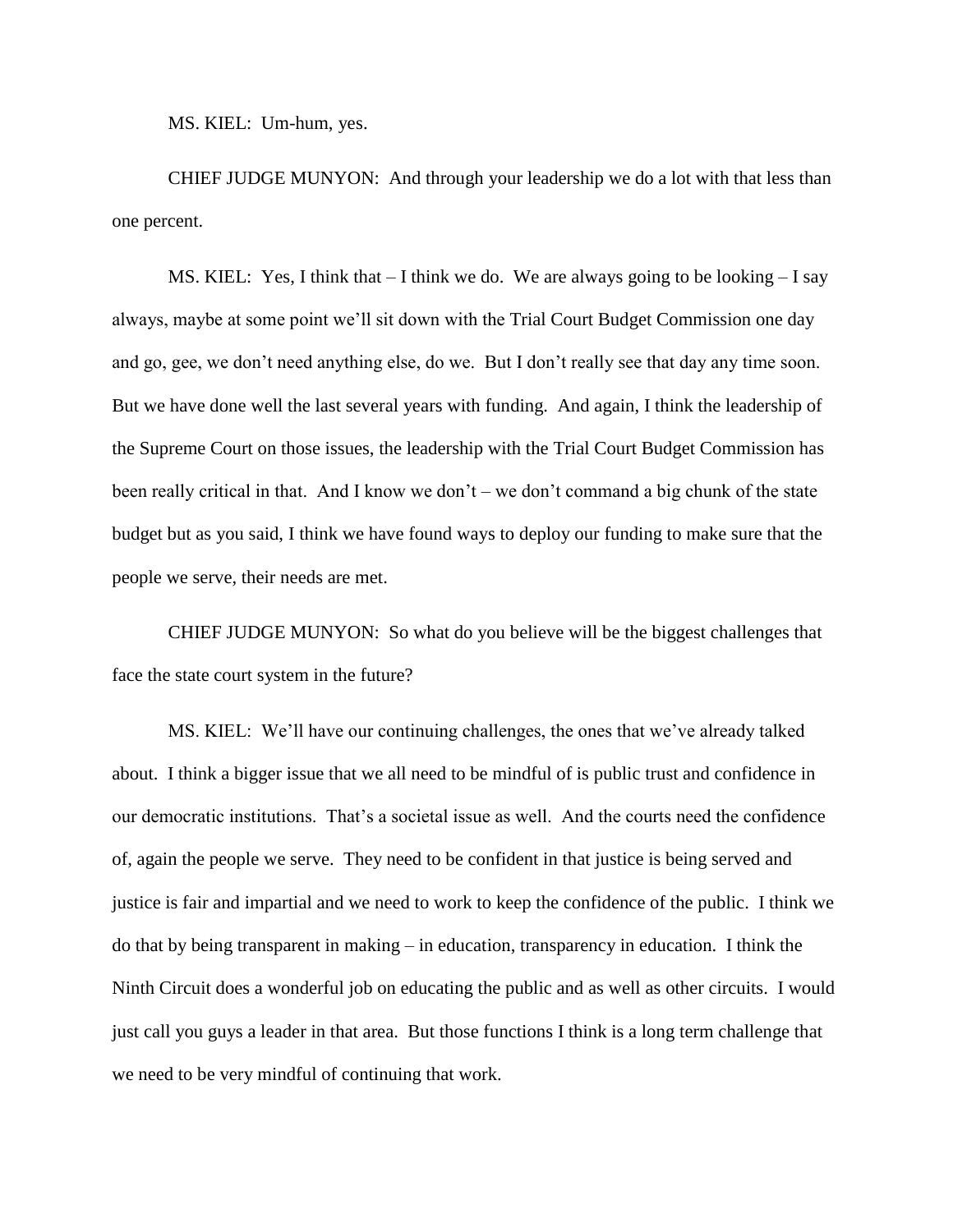CHIEF JUDGE MUNYON: So now that you are retiring, what are your next steps? What do you have in your future?

MS. KIEL: I have three grandchildren that are – not in my future. They're already here that I adore. A lot of family, a lot of desire to truly spend more time with my family. My husband and I have travelled extensively and will travel more, but that's not my primary goal. I know a lot of people go into retirement with that being a large goal. I'm just more interested in being a good grandmother, and a good mother and a good wife, and enjoying. I have a very large extended family. We had a family reunion on my side of the family in July and with my  $-I$ have four siblings. With the five of us and all the children, grandchildren, spouses, we had forty people there. Just our immediate family.

## CHIEF JUDGE MUNYON: Wow.

MS. KIEL: So I have lots of family to visit and I look forward to doing that.

CHIEF JUDGE MUNYON: So when you retired the first time you did some consulting part time. Do you intend to do that in the future or are you just going to be a mom, grandmother and wife?

MS. KIEL: I am going to continue to do some consulting. I can – I have several proposals pending and I intend to pursue those, but it will not involve an eight to five job every day. I'm very comfortable working from home. I did that before I came back to work and it was easy for me to transition when we all had to work remotely. So yes, I will continue to work as much as my family will allow me to.

CHIEF JUDGE MUNYON: Do you have any advice for those that attempt to fill your shoes in the future?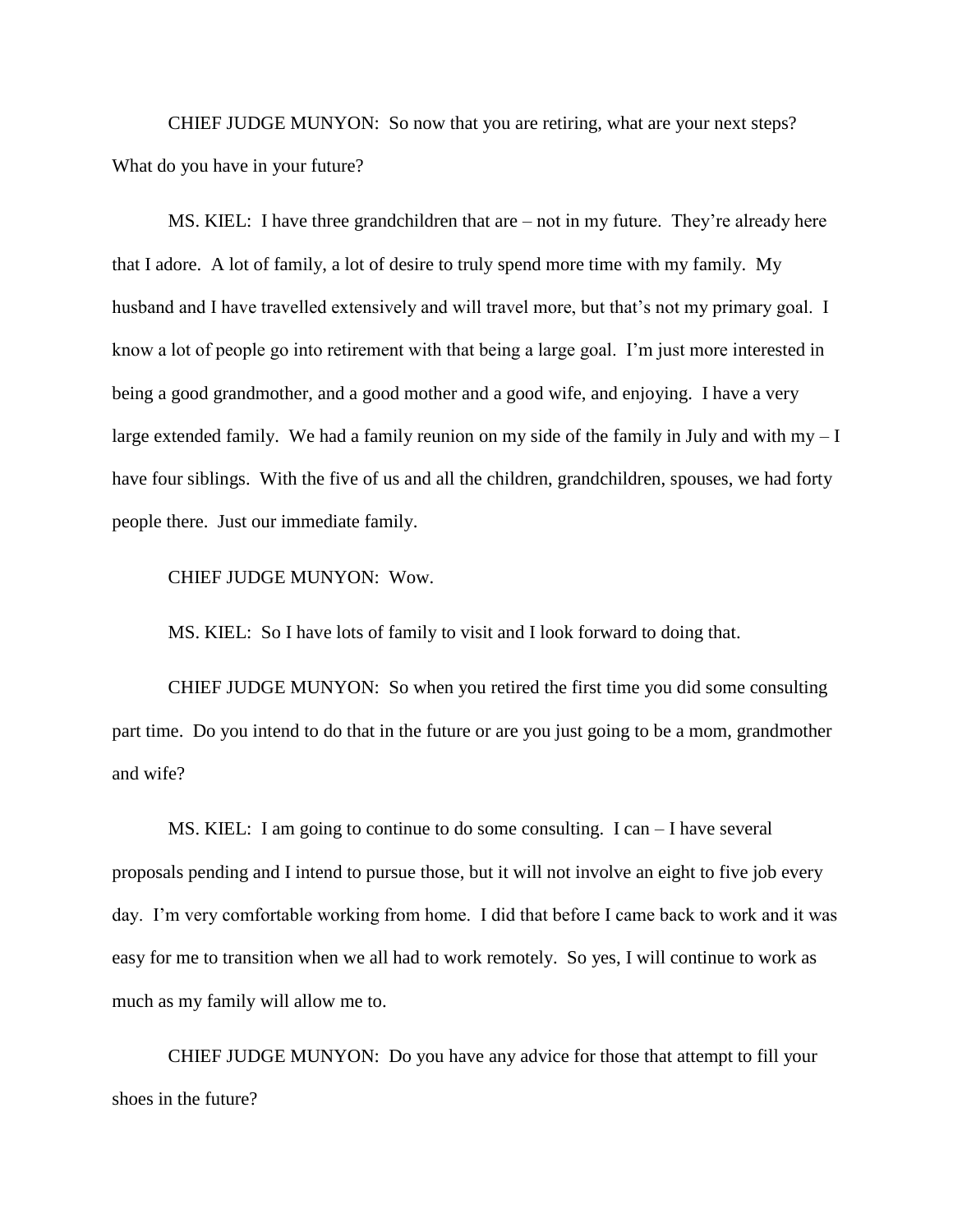MS. KIEL: I think – you've emphasized several times the collaborative nature of the – of leadership in this branch. I think that is something that anyone in this job has to master. And part of that is being a very good listener. So listening to people, listening to people throughout the branch is critically important. And understanding the roles of the – all the stakeholders within the larger justice community and respecting all of those roles, I think is critically important.

CHIEF JUDGE MUNYON: Well, I know that the Supreme Court Justices will miss you, your staff will miss you and a lot of judges and court administration staff around the state will miss you. So I know we all wish you very well on your retirement so I just appreciate everything that you have done for our branch and appreciate your willingness to sit down with me today and answer a little bit about your office.

MS. KIEL: Well, thank you so much. I appreciate it and I will greatly miss everyone. I had said to people when I retired before, I didn't necessarily miss the work but I really missed the people, and I know that will be my experience again. So I hope in my consulting I will continue to have relationships with colleagues throughout the branch.

CHIEF JUDGE MUNYON: I'm sure you will because I think we all have your cell phone number --

MS. KIEL: Well, I think that's a fair game.

CHIEF JUDGE MUNYON: -- so we'll be calling you.

MS. KIEL: I look forward to that.